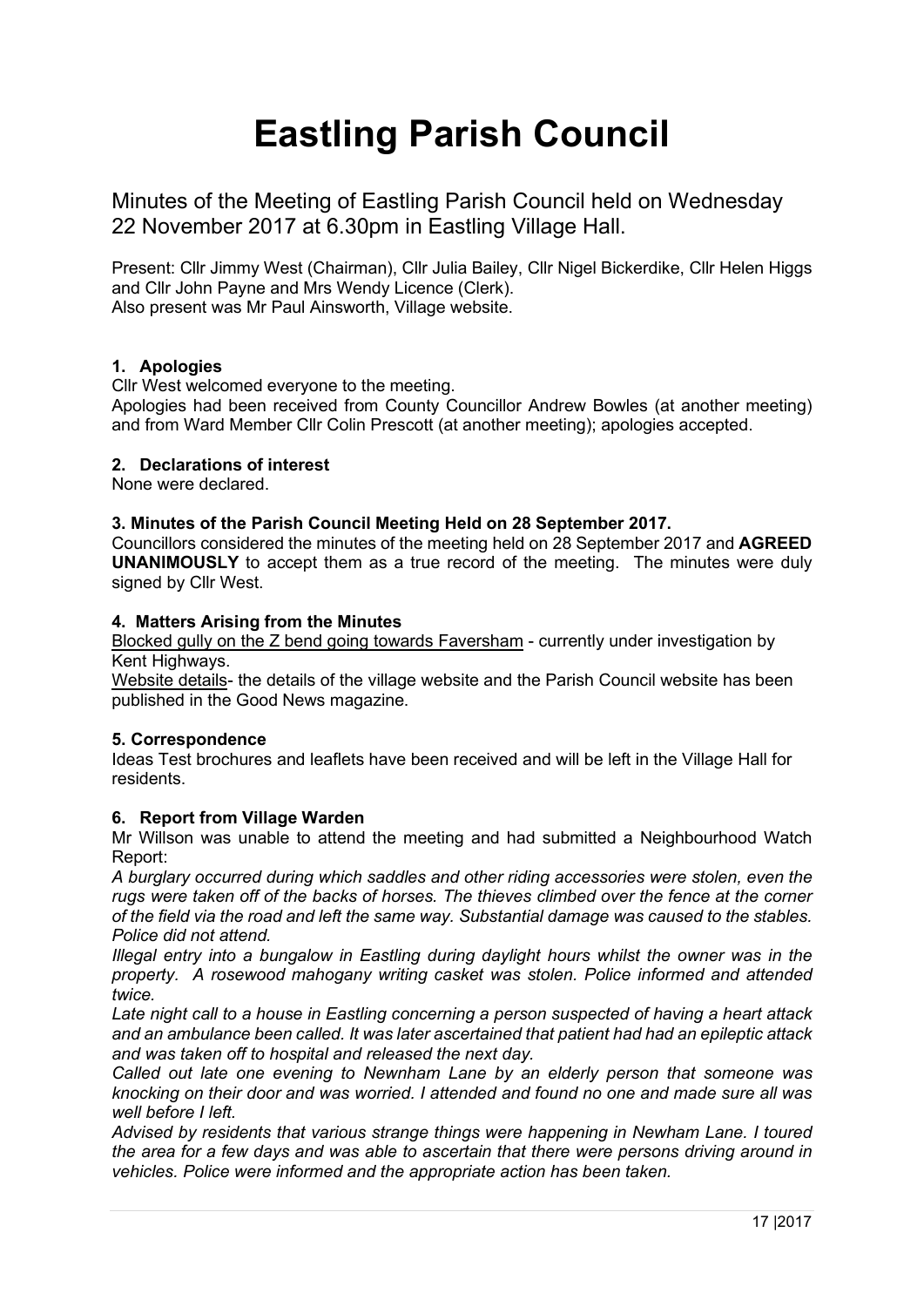*There were many other various phone calls made to me and dealt with, a couple of alarm calls being resolved.*

Cllr West thanked Mr Willson for his report.

Cllr Higgs said it is important for residents to know of the incidents.

# **7. Websites**

Mr Ainsworth reported the number of visitors to the Village Website has increased. The software has been updated and the site is more stable. It will now be possible to give administration rights to other people, such as the Church, to manage their sections; this will reduce the cost of hosting the website. Most of the information comes from the Good News magazine and the Neighbourhood Watch Co-ordinator also submits information. There is the facility to add a questionnaire on the website.

Cllr West said it is an excellent website and the news section is very good. It would be good to have more pictures on the website, especially new photographs.

Cllr West said the Parish Council website is up to date with the relevant information on it.

# **8. Farm Manager's Report**

Mr Binder, the Farm Manager was unable to attend the meeting and sent a report:

*Another busy harvest and drilling (planting) season draws to a close and we can draw breath again. We have some footpaths to spray out and many hedges yet to cut which will happen in the fullness of time.*

*This autumn has been the worst year I can remember for hare coursing activities. We have had new gates broken open and three locks cut off all by vehicle ramming and this now means we are going to have to put barrier type gates up rather than traditional five bar design.*

*The road at the bottom of Haywards Hill (probably Throwley Parish) has been resurfaced. The other issue particularly at this time of year has to be drains; they are full of silt and leaves (North Eastling corner/ Hockley Bottoms) and one good storm away from a flood. We have been fortunate this year in that we have had roughly half our annual rainfall.*

*If you see something the estate should know about please let me know and I will endeavour to get things moving.*

Cllr West thanked Mr Binder for his report and for all he does within the Parish.

# **9. Public Time**

Mr Ainsworth said the parking near the Carpenters Arms is an issue, and it has been suggested the staff could park at the Village Hall.

#### **10. Chairman's Report**

Cllr West expressed concern that the farm gates were being damaged, by the hare coursers Cllr West said he had seen council officers in Prospect Place and they were assessing whether resurfacing is needed. The drains continue to be a problem, the road on the Z bend on the way to Faversham, just outside Eastling, floods on the bend and cars have to pull out onto the opposite side of the road and this is very dangerous.

*ACTION: Clerk to contact KCC Highways for a report on the Z bend on the way to Faversham, just outside Eastling.*

#### **11. Finance**

#### i) Finance Report

Cllr Payne reported there is potentially a £1,000 underspend on the budget for the year. £452.30 has been received from the Transparency Fund and this will cover time spent on the website. The Council will have to change insurers as the current insurer will be pulling out of the Parish Council market. When the Council is no longer subject to an external auditor it will be important to have a qualified auditor with an understanding of Local Government finances. Councillors **AGREED UNANIMOUSLY** to appoint Mr David Buckett as internal auditor for the forthcoming year.